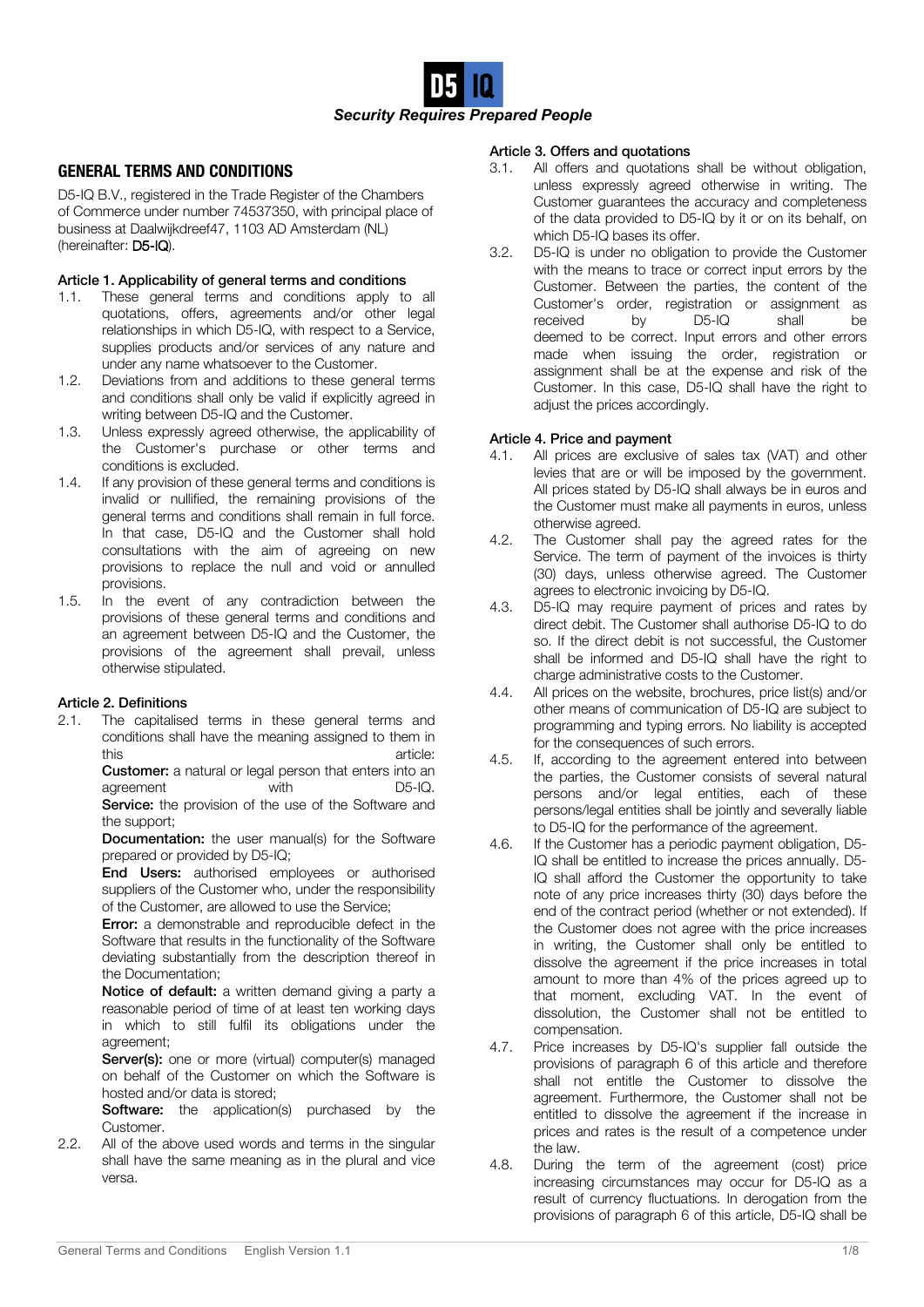

entitled to increase the agreed prices and rates accordingly and to charge the Customer in the event that such a (cost) price increase occurs, provided that the difference between the intended price increase and the prices and rates agreed up to that point amounts to a total of more than 2.5% excluding VAT. This price increase shall take effect thirty (30) days after the Customer has been notified of such an increase.

- 
- 4.9. In the event of late payment, D5-IQ shall have the right:
	- a. to charge the statutory interest on the full amount due from the date on which payment should have been made until the date on which the amount due has been received by D5-IQ without any notice of default being required;
	- b. to transfer the claim to a third party for collection after notice of default. The Customer shall reimburse all costs incurred by D5-IQ and this third party to collect the amount due, including costs of legal assistance, legal costs and extrajudicial costs, the last-mentioned with a minimum of fifteen (15) percent of the outstanding sum, except insofar as this (in view of the amount of the outstanding sum) would be considered unacceptable according to standards of reasonableness and fairness. A notice of default may be sent electronically if the Customer has opted for electronic payment or if payment has taken place after receipt of an invoice sent electronically; and
	- c. without notice of default or judicial intervention to suspend the Service until full payment of the amount due has been received or to terminate the agreement or any part thereof that has not yet been performed, without being entitled to compensation for any damage for the Customer that may arise as a result.
- 4.10. If D5-IQ has reasonable doubt about the fulfilment of the Customer's payment obligations, D5-IQ shall have the right to demand a bank guarantee or surety, or to demand a deposit. The amount shall not exceed the amount that the Customer will reasonably owe for a period of six (6) months.

# Article 5. Duration and termination of the agreement

- 5.1. If and insofar as the agreement entered into between the parties is a continuing performance agreement, the agreement shall be entered into for the duration agreed between the parties, in the absence of which the duration of one (1) year shall apply. The commencement date of the Service that is a continuing performance agreement is the date on which the Service is provided by D5-IQ. In the absence of a (specific) date on which the Service is to be provided, the commencement date shall be deemed to be the same as the date on which the agreement is signed.
- 5.2. The agreement shall be tacitly renewed for a period of one (1) year each time, unless D5-IQ or the Customer terminates it in a timely manner in writing (including by email), subject to a notice period of three (3) months.
- 5.3. The agreement may be terminated by dissolution. Dissolution must always be by means of a registered letter. Both parties shall only be entitled to dissolve the agreement if the other party fails imputably in the performance of its obligations under the agreement and the failing party fails to perform its obligations

under the agreement, even after written notice of default by the injured party setting a reasonable term for remedy of the failure, and in the event that it has been definitely established that the failing party can or will no longer perform its obligations under the agreement.

- 5.4. If, upon dissolution of the agreement, the Customer has already received any performance in the implementation of the agreement, such performance and the related payment obligations shall not be subject to cancellation, unless the Customer proves that D5-IQ is in default with respect to the essential part of these performances. Amounts D5-IQ has invoiced prior to the dissolution in connection with what it has already performed or delivered in the performance of the agreement shall remain payable in full, subject to the provisions of the previous sentence, and shall become immediately due and payable upon dissolution.
- 5.5. In addition to the stipulations elsewhere in the general terms and conditions, both parties shall be entitled to dissolve the agreement with immediate effect if one of the following circumstances occurs or is likely to occur: a. petition is filed for the bankruptcy of the other party;
	- b. the other party is declared bankrupt;
	- c. the other party is granted a suspension of payments (provisional or otherwise);
	- d. the other party's business is discontinued or transferred in whole or in part to a third party, if the third party does not provide sufficient guarantees of continuity of service;
	- e. the business of the other party is liquidated;
	- f. the other party ceases its business or a substantial part of the assets of the other party is seized, or if the other party otherwise can no longer be considered capable of meeting the obligations under the agreement.
- 5.6. The operation of Section 408, Book 7 of the Dutch Civil Code is excluded. Under no circumstances shall the Customer be entitled to prematurely terminate an agreement for services that has been entered into for a definite period of time.
- 5.7. D5-IQ shall be entitled to dissolve the agreement, if:
	- a. it appears that the Customer has withheld essential information; or
		- b. D5-IQ has a well-founded fear that the Customer will not perform its obligations towards D5-IQ.

D5-IQ shall not owe any (compensation) for this, unless otherwise stipulated by law. The Customer shall remain liable for the costs incurred and the hours spent up to that point. D5-IQ shall have the right, instead of dissolving the agreement, to continue the agreement and to invoice the extra work.

5.8. Obligations which, by their nature, are intended to continue after termination and/or dissolution of the agreement, shall remain in force after termination.

# Article 6. Delivery

- 6.1. Unless otherwise agreed, D5-IQ shall make every effort to provide the Service as soon as possible after conclusion of the agreement.
- 6.2. If in any case one of the following situations occurs, it shall be deemed that the Service has been delivered or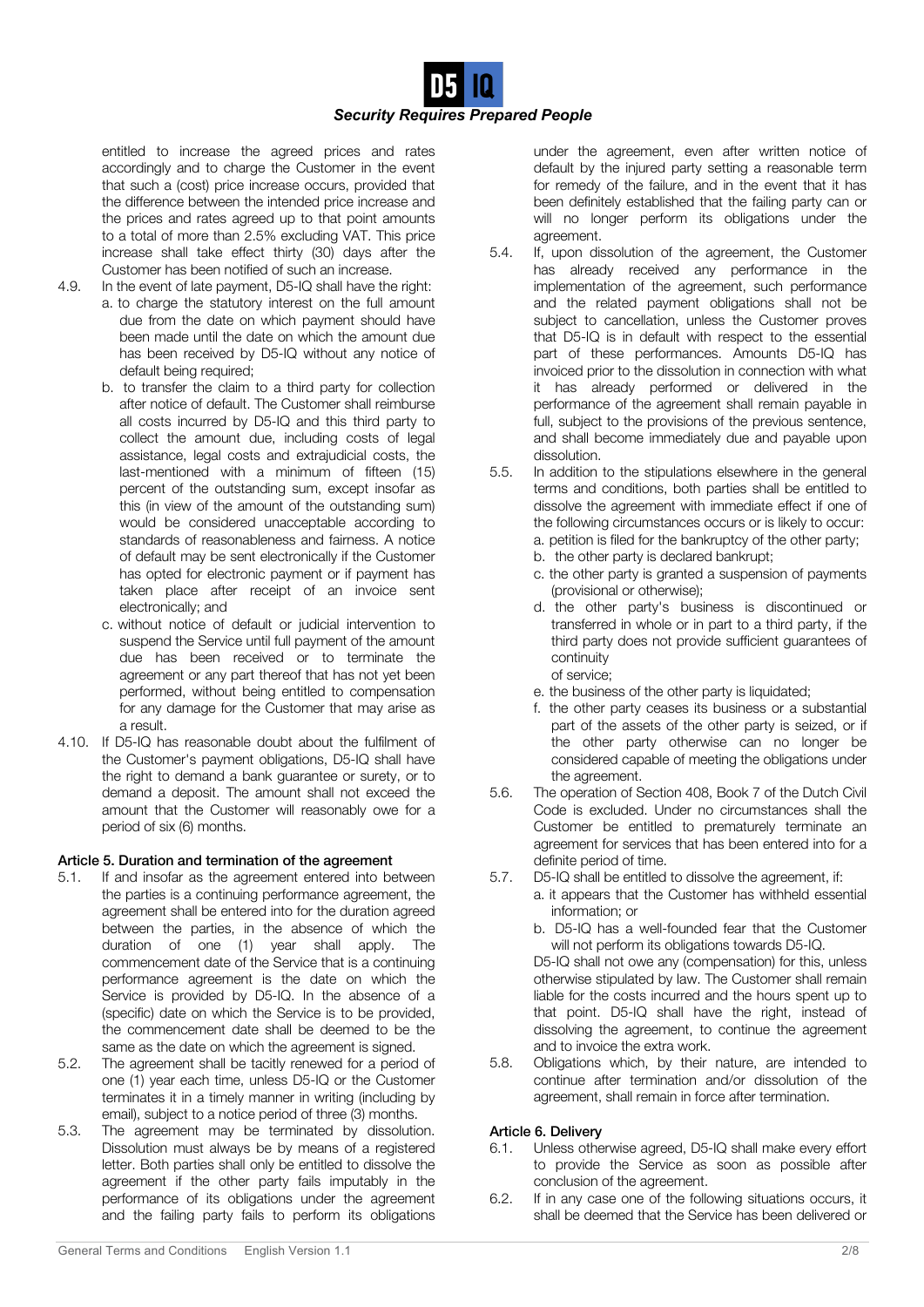*Security Requires Prepared People*

is in the process of being delivered:

- a. by the use of the Service by the Customer;
- b. by an announcement from D5-IQ to the Customer that the Service is available;
- c. by a written confirmation of delivery of the Service by  $D5-IQ$ .
- 6.3. Any delivery dates given by D5-IQ shall be indicative, unless it is explicitly stated in writing that this is a latest delivery date. These shall never be deadlines. D5-IQ shall not be in default, even in the case of an agreed latest date, until it has been given written notice of default by the Customer.
- 6.4. Exceeding the agreed delivery times, irrespective of the cause, shall not entitle the Customer to compensation, unless otherwise agreed in writing.
- 6.5. The Customer must evaluate and approve or reject the results or a phase of a custom Service within seven (7) days after delivery. If the Customer does not reject the results (in whole or in part) on the basis of agreed functional or technical specifications within this period, these shall be deemed to have been approved. Rejection must be motivated.
- 6.6. If the Customer rejects a result, as described in the previous paragraph of this article, in whole or in part, D5-IQ shall make every effort to remove the reason for rejection as soon as possible. This can be done by revising the result or by providing grounds as to why the reason does not apply. If the aforementioned has been completed by D5-IQ, the result or the (custom) Service between the parties shall be deemed to have been accepted.

# Article 7. Confidentiality

- 7.1. If and insofar as confidential information of one party is brought to the knowledge of the other party in the performance of the agreement, this receiving party shall only use this information for the performance of the agreement and restrict access to that information to persons who need to take cognisance thereof for that purpose. This shall not apply to D5-IQ if and insofar as disclosure of the relevant information to a third party is necessary as a result of a court ruling, a statutory provision or for the proper performance of the agreement by D5-IQ. Information shall in any case be considered confidential if it has been designated as such by D5-IQ or the Customer. Parties shall always treat personal data as confidential.
- 7.2. Confidential information shall not include information that was already in the public domain at the time it became known or subsequently became known, or information that the receiving party has also received from a third party without a confidentiality obligation being imposed or that third party being obliged to do so. D5-IQ's confidential information includes all information that is not in the public domain with respect to the characteristics, functionality and performance of the Service. Confidential information of the Customer includes all information that D5-IQ has received from the Customer to perform the Service.
- 7.3. D5-IQ will not examine the data the Customer stores and/or distributes via the systems of D5-IQ, unless necessary for proper performance of the agreement or D5-IQ is required to do so under a statutory provision or court order. In that case D5-IQ shall endeavour to

## Article 8. Data processing

- 8.1. If required for the performance of the agreement, the Customer shall immediately inform D5-IQ in writing, upon request, of the manner in which the Customer performs its obligations under legislation pertaining to the protection of personal data.
- 8.2. If use of the Service involves processing of personal data within the meaning of the General Data Protection Regulation, the Customer shall be entirely responsible for these data. D5-IQ shall be regarded as the processor and the Customer as the controller. The rights and obligations of the parties are determined in a separate data processor agreement.
- 8.3. The Customer and End Users determine which information will be stored and/or exchanged through the Service. D5-IQ has no knowledge of this information. The Customer guarantees D5-IQ that the content, use and/or processing of the data is not unlawful and does not infringe any right of a third party. The Customer indemnifies D5-IQ against any legal claim by third parties, on any account whatsoever, in connection with this data or the performance of the agreement.
- 8.4. The Customer indemnifies D5-IQ against claims by persons whose personal data have been registered or are processed within the scope of a processing operation held by the Customer or for which the Customer is responsible, unless the Customer proves that the facts underlying the claim should be attributed exclusively to D5-IQ.

# Article 9. Security

- 9.1. If D5-IQ is bound by the agreement to provide a type of information security, such security shall comply with the security specifications agreed in writing between the parties. D5-IQ does not guarantee that the information security is effective under all conditions. If a specifically described form of security is absent from the agreement, the security shall meet a level that is not unreasonable in view of the state of the art, the sensitivity of the data and the costs associated with taking security measures.
- 9.2. The Customer must keep the access or identification codes provided by D5-IQ to the Customer confidential and they may only be disclosed to authorised personnel from the Customer's own organisation or authorised suppliers. Without the permission of D5-IQ, the Customer shall be prohibited from transferring the access or identification codes provided by D5-IQ to third parties. D5-IQ shall be entitled to change assigned access or identification codes and certificates.
- 9.3. D5-IQ shall not be liable for any misuse of access or identification codes and may assume that a user who uses the access and identification codes of an End User is actually the End User. As soon as the Customer becomes aware or has reason to suspect that access or identification codes have come into the hands of unauthorised persons, the Customer shall immediately inform D5-IQ thereof in writing and by telephone, without prejudice to the Customer's obligation to take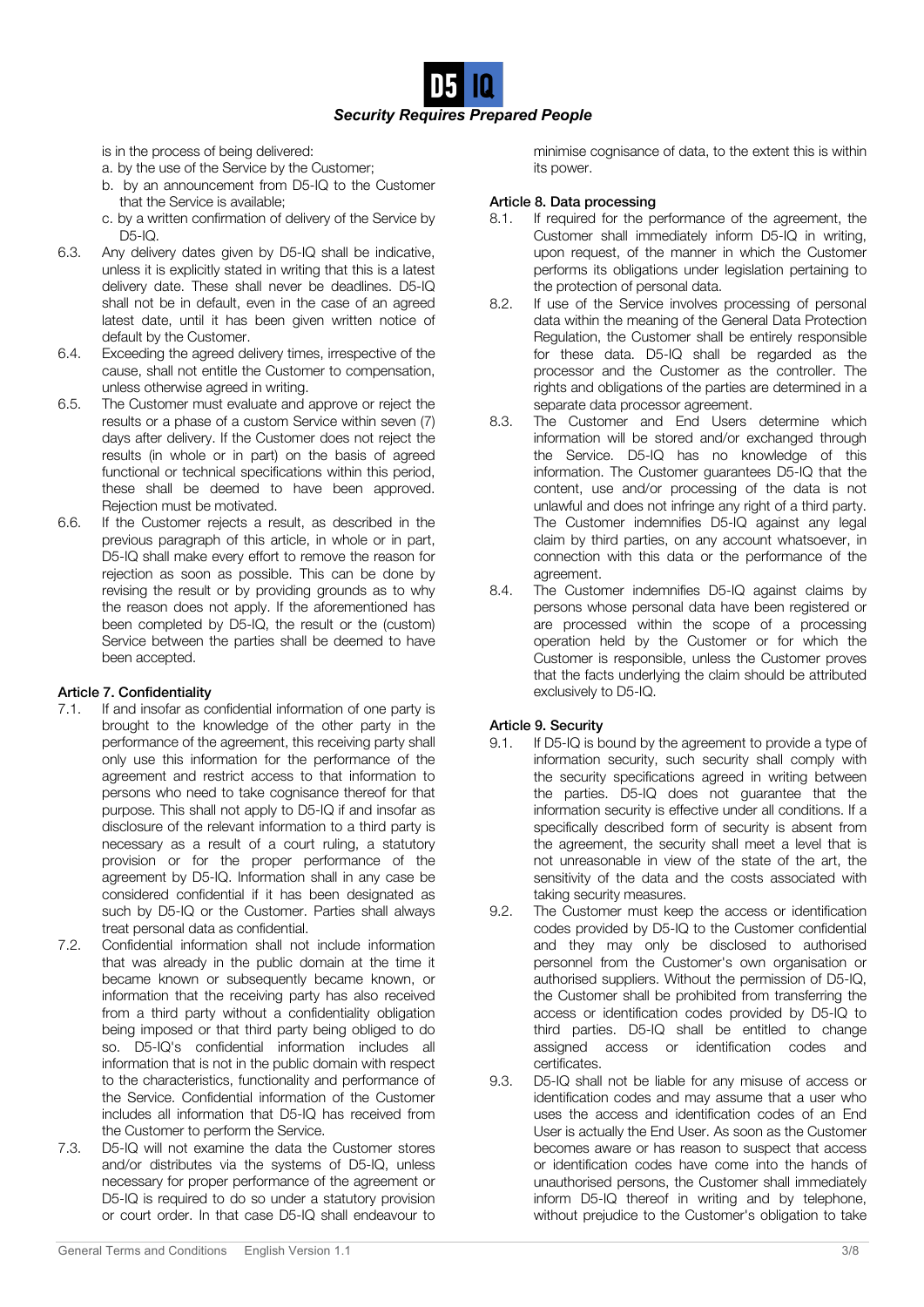*Security Requires Prepared People*

effective measures immediately.

- 9.4. The Customer is responsible for obtaining and maintaining the equipment and subordinate services necessary for accessing, connecting to and using the Service. The Customer is also responsible for maintaining the security of the equipment.
- 9.5. Under no circumstances shall D5-IQ be liable for improper use of the Service by the Customer or an End User. If a certain action by the Customer or its End Users puts the operation of the Software at risk, D5-IQ shall be entitled, following a first written warning with a written reminder, to deny an End User access to the Software for a certain period of time or to make it permanently inaccessible or impossible.

### Article 10. Intellectual Property Rights

- 10.1. The Intellectual Property Rights to the Service developed on the basis of the agreement or made available to the Customer shall remain with D5-IQ or with the third party D5-IQ has obtained the right from to make (a part of) this Software available to the Customer.
- 10.2. The (intellectual) property rights on data entered by the Customer shall be vested in the Customer or the rightholder(s) of said data, including the data that is based on or derived from the data of the Customer and that has been delivered to the Customer for the performance of the Service. D5-IQ has a limited right to use this data to perform the agreement and to enable the use of the Service, including for future aspects thereof. The Customer may revoke this right of use by removing the relevant information and/or by terminating the agreement.
- 10.3. Nothing in these terms and conditions implies a transfer of intellectual property rights. Transfer of an intellectual property right may only take place in writing and explicitly.
- 10.4. The Customer only acquires the rights of use and powers that arise from the purport of Article 11 of these terms and conditions, that arise from the agreement or that are granted in writing, and the Customer shall not reproduce or publish the works.
- 10.5. D5-IQ is permitted to take technical measures to protect the works. If D5-IQ has secured the works by means of technical protection, the Customer shall not be permitted to remove or evade such protection.
- 10.6. If, in the opinion of D5-IQ, it is plausible that it is established that the Software made available by D5-IQ under the Agreement infringes on any right of a third party, D5-IQ shall be entitled, at its discretion, (I) to ensure that the Customer can continue to use the Software made available, or (II) to discontinue the provision of the relevant Service in return for payment of a reasonable fee for the use thereof and, if applicable, to reimburse any excess, or (III) to provide equivalent Software, in accordance with D5-IQ's reasonable opinion. Any further liability, obligation to further fulfilment or obligation to pay compensation is hereby excluded. The Customer shall promptly notify D5-IQ of the existence of the content of any such claims. The Customer undertakes to provide D5-IQ with all information and cooperation reasonably required for this purpose. If and insofar as the alleged infringement is caused by changes in the Service

provided by the Customer or by a third party on behalf of the Customer, by the use of Software in combination with Software not supplied by D5-IQ or as a result of use in a manner other than that for which the Service supplied were developed or intended, D5-IQ shall hold the Customer liable in this respect.

- 10.7. The Customer warrants that, if and insofar as it makes materials or data available to D5-IQ within the scope of the agreement, it shall be entitled to do so and that these materials and data do not infringe on the rights of third parties. The Customer indemnifies D5-IQ against any claim from a third party based on the allegation that such provision, use, maintenance, adaptation, installation or integration infringes any right of that third party.
- 10.8. The Customer may not remove or alter copyright markings, trademarks or other indications of the owner of intellectual property rights from or in the Software provided. The same applies to statements to the effect that certain information is confidential in nature.

### Article 11. Right of Use

- 11.1. Use of the Service shall include the non-exclusive, nontransferable right to normal use of the Software, without any right to provide a copy of the Software in any form.
- 11.2. The right of use of the Software is not transferable to third parties (third parties shall also include parent companies, sister companies and/or subsidiaries of the Customer). The Customer is not permitted to use the Service for more than one (1) company, or to have several customers work in one (1) environment.
- 11.3. The right of use is limited to the exclusive use of the Software for personal use. The Customer may not use the Software for commercial purposes including: distribution, sale, rental, lease, displaying, offering against payment or free of charge or any other form of trade.
- 11.4. The right of use commences after payment has been made by the Customer and the other obligations incumbent on the Customer have been fulfilled.
- 11.5. The right of use is limited to access to and use of the Software. No rights to the source code itself shall be granted.
- 11.6. If and only to the extent expressly agreed in writing, D5-IQ may, at the Customer's expense, deposit the source code of the Software in escrow with an escrow service provider to be recommended by D5-IQ for the benefit of the Customer's continuity of service.
- 11.7. D5-IQ is responsible for making the Software available as Software as a Service and for hosting the data.
- 11.8. The Software is made available "As Is".
- 11.9. The Customer is prohibited from copying, duplicating or modifying the Software (or a part thereof) in any way whatsoever and/or through third parties, without having received prior written permission from D5-IQ. The Customer is prohibited from adding functionalities to the Software.
- 11.10. Reverse engineering, decompilation or any other way of adapting the provided Software to a human readable form by the Customer is prohibited, unless explicitly permitted by mandatory law or the agreement. Furthermore, it is not permitted to remove or circumvent protections or technical (user) restrictions of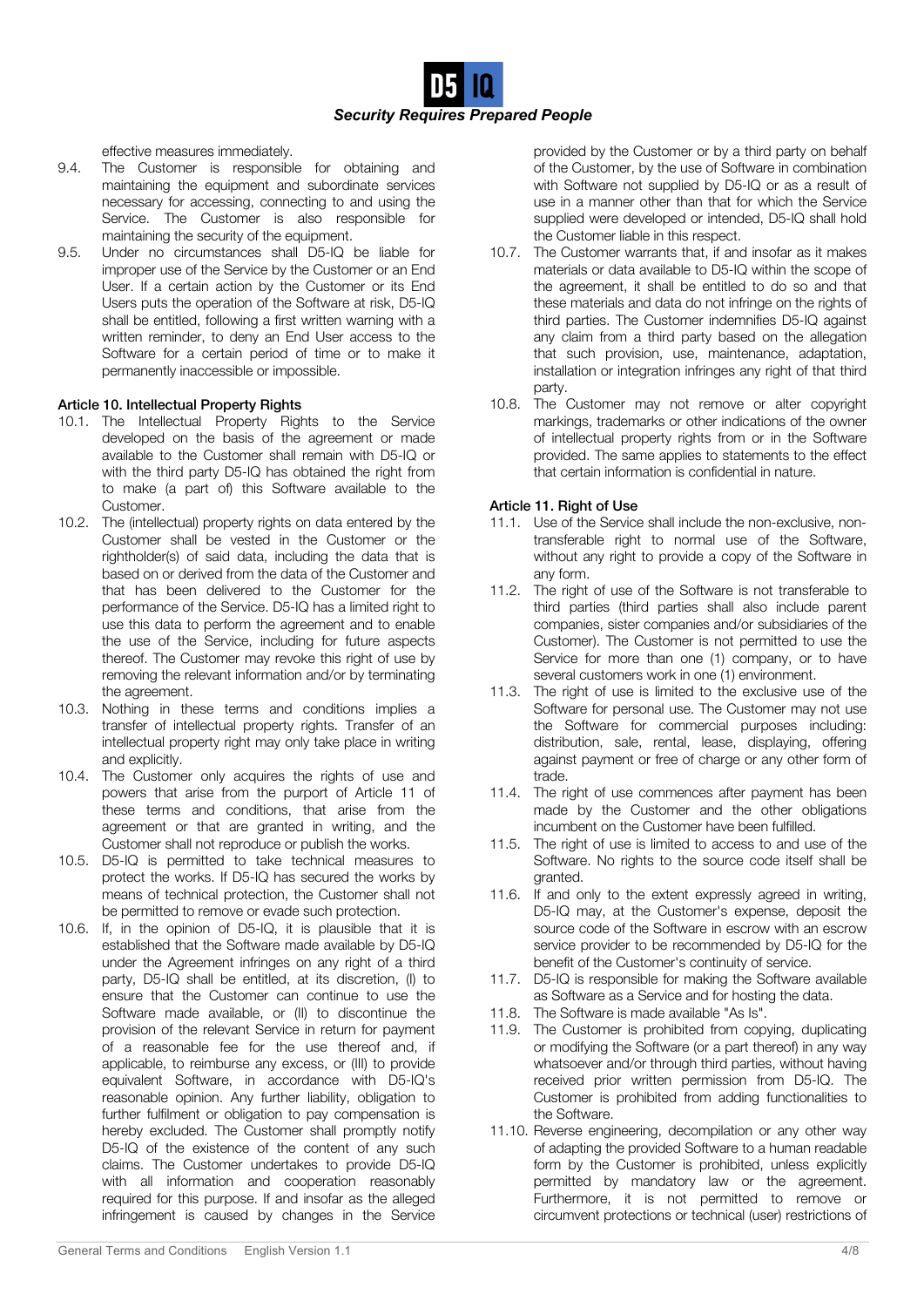

the Software.

11.11. The Customer may not create the impression that the Customer is a partner of D5-IQ for any use of the Service, unless D5-IQ has given its express written consent.

# Article 12. Obligations of the parties

- 12.1. To enable D5-IQ to perform the agreement properly, the Customer shall always provide D5-IQ with all data or information reasonably required by D5-IQ in a timely manner. D5-IQ is obliged to perform the agreement to the best of its knowledge and ability. With respect to the Service to be provided, D5-IQ only has an obligation to perform to the best of its ability and no obligation to achieve a result.
- 12.2. If D5-IQ in the performance of the agreement and/or the Service is confronted with facts or circumstances that may adversely affect the progress of its work and/or results, D5-IQ shall inform the other party thereof as soon as possible.
- 12.3. The Customer shall provide D5-IQ in a timely manner with all information and all cooperation D5-IQ needs or that the Customer should understand is necessary for the correct performance of the agreement.
- 12.4. If the information necessary for the performance of the agreement or the Service is not or not timely provided or not provided in accordance with the arrangements to D5-IQ or if the other party fails to fulfil its obligations in any other way, D5-IQ shall have the right to suspend the performance of the agreement or the Service and D5-IQ shall have the right to charge resulting costs in accordance with its usual rates.
- 12.5. The Customer shall be entirely and exclusively responsible for the use of the Service and the manner in which the results of the Service are used. The Customer shall be responsible for the instruction to, and use by, End Users. The Customer guarantees that the End Users have the necessary knowledge and experience for the use of the Service.
- 12.6. D5-IQ shall inform the Customer as soon as possible, if circumstances arise which result in a change in the assignment and/or the expected commitment and time. D5-IQ shall have the right to send additional invoices (on the basis of actual costs) if such circumstances occur. D5-IQ shall report this to the Customer before proceeding with the performance. The Customer shall be deemed to have agreed with the performance of additional work and the associated costs when the Customer has allowed the performance of the additional work without first indicating in writing within a reasonable period of time that it does not wish the additional work to be carried out.
- 12.7. If the Customer requests D5-IQ to carry out additional work or other performances, this work or other performances shall be reimbursed by the Customer on the basis of actual costs. D5-IQ is not obliged to comply with such a request and may require that a separate written agreement be concluded for this purpose.
- 12.8. The customer accepts that additional work may affect the time of completion of the services. Additional work can never lead to dissolution of the agreement. Insofar as a fixed price has been agreed for the services, D5- IQ shall, upon request, inform the Customer in writing

about the financial consequences of the extra work or services referred to in this article.

# Article 13. Conditions for Service

- 13.1. D5-IQ shall provide the Customer with the Service during the term of the agreement. Upon commencement and on request, D5-IQ shall provide account details for the purpose of using the Service.
- 13.2. The Customer is allowed to create End Users. The Customer shall owe a fee to D5-IQ in this respect. The Customer may grant certain authorisations to these End Users. The Customer may allow End Users to use the Service for its organisation's internal purposes.
- 13.3. Unless explicitly agreed otherwise, D5-IQ shall not be obliged to perform additional work such as data conversion and/or migration. If the parties have agreed on (other) additional work, this shall be subject to what the parties have explicitly agreed in writing.
- 13.4. The Customer determines which information will be stored and/or exchanged through the Service. D5-IQ has no knowledge of this information. Therefore, the Customer shall be responsible for ensuring that this information is lawful and does not infringe on the rights of third parties. D5-IQ accepts no liability whatsoever for the information stored and/or exchanged through the Service and for the accuracy of this information. The Customer indemnifies D5-IQ against claims by third parties based on the statement that the information stored and/or exchanged by the Customer through the Service is unlawful.

### Article 14. Warranty and maintenance

- 14.1. D5-IQ shall make every effort to keep the Service available to the Customer without interruption. Availability means that the Service is actually offered on the Server. Availability is explicitly not understood to mean the existence of a working point-to-point connection between the Customer's systems and the Server. After all, D5-IQ cannot exert any influence on the Customer's systems or on the internet infrastructure in between.
- 14.2. D5-IQ does not guarantee that the Software to be kept available within the scope of the agreement is flawless, or will otherwise function smoothly.
- 14.3. D5-IQ shall make every effort to repair Errors in the Software within a reasonable period of time if and insofar as the Software has been developed by D5-IQ itself and the Customer has reported the relevant defects in detail in writing. The Customer can prove the Error and the relevant Error can be reproduced. The Customer shall provide D5-IQ with all reasonably necessary assistance in repairing the service.
- 14.4. In the event that the Error in question does not relate to the Service or the Software, but relates to (I) improper use, (II) user errors or (III) external causes, D5-IQ shall charge the Customer for the costs already incurred for the investigation (into the malfunction) and maintenance in accordance with the prices and rates applied by D5-IQ.
- 14.5. D5-IQ reserves the right to temporarily take the Service out of operation for the purpose of maintenance, modification or improvement of the computer systems of D5-IQ. To the extent possible, D5-IQ shall undertake efforts to effect any such taking out of operation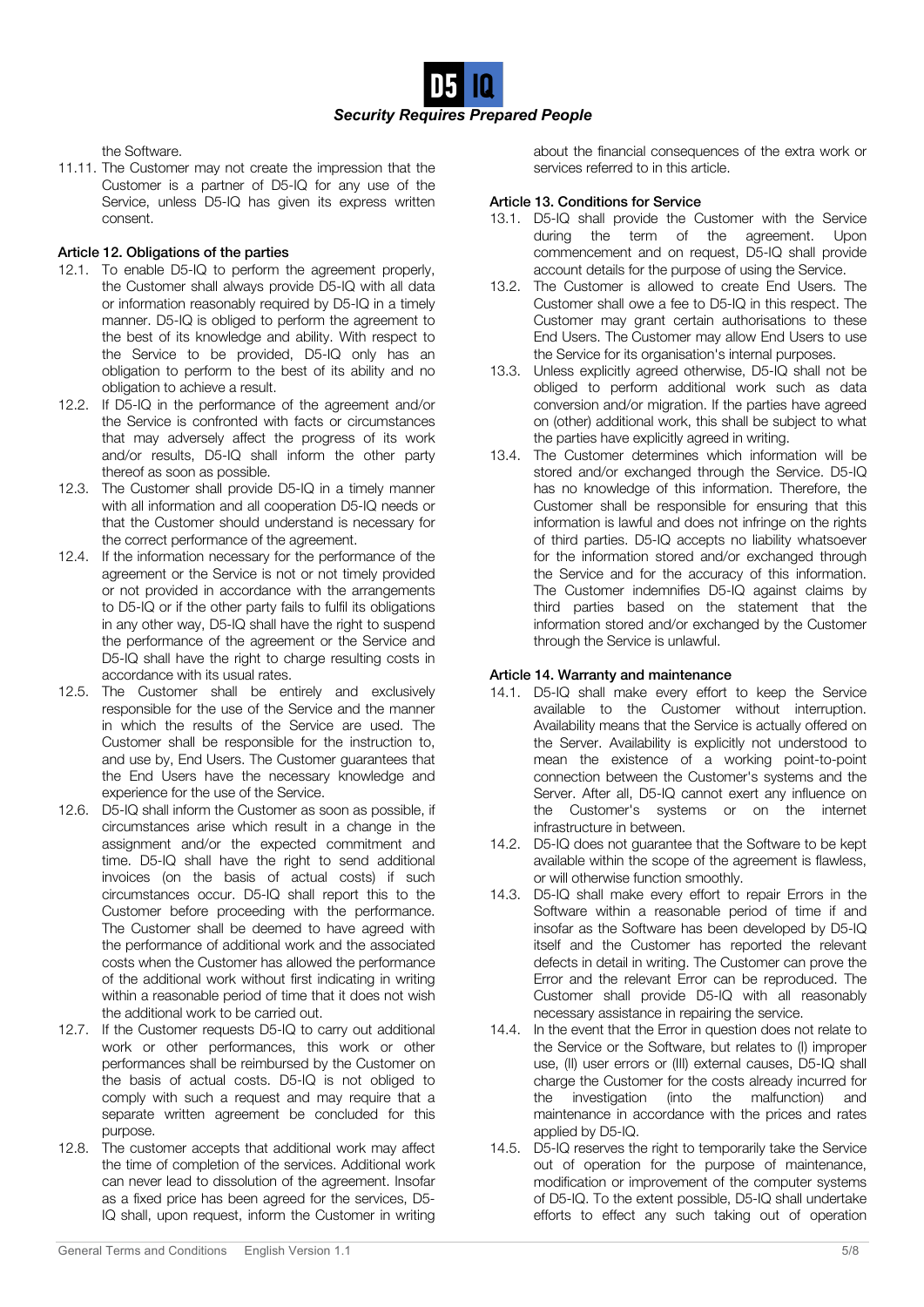

outside office hours and shall inform the Customer of the planned taking out of operation in good time. D5-IQ shall never be obliged to pay the Customer any compensation on account of taking the Service out of operation.

- 14.6. D5-IQ reserves the right to modify the Software from time to time, without prior permission, to improve functionality, to repair Errors and to address security risks. D5-IQ shall make every effort to resolve any Errors in the Software, but cannot guarantee that all Errors will be remedied. If an adjustment leads to a change in the functionality, D5-IQ shall inform the Customer thereof prior to the adjustment. Because the Service is provided to several customers, it is not possible to abandon a certain modification for the Customer alone.
- 14.7. Paragraph 5 of this article shall not apply to Software purchased by D5-IQ from third parties, subject to the provisions in the first sentence of paragraph 5 of this article. In respect of the use and maintenance of that Software, D5-IQ may never be held liable for more or different from what applies in the relationship between D5-IQ and its relevant supplier.

# Article 15. Support

- 15.1. D5-IQ can provide telephone, chat and/or email support with respect to the use of the Service. All support shall take place exclusively via the contact person at the Customer's premises to be designated in advance. D5-IQ shall make every effort to answer the questions adequately. However, D5-IQ cannot guarantee the correctness and/or completeness of the answers.
- 15.2. D5-IQ's full support is specified in the agreement entered into between the parties and/or in the Service Level Agreement (SLA).

### Article 16. Hosting and related services

- 16.1. The provisions of this article shall also apply if the agreement includes services relating to the storage and/or transmission or providing material to third parties, such as hosting of the software and email services developed by D5-IQ for the Customer, as well as the Software.
- 16.2. The Customer shall refrain from storing and/or distributing (or having distributed) material in violation of provisions of Dutch law, including in any case, but not limited to, material that:
	- a. is libellous, defamatory, insulting, racist, discriminatory or hate speech;
	- b. is erotic or pornographic;
	- c. infringes the rights of third parties, including in any case but not limited to copyrights, trademark rights and portrait rights:
	- d. violates the privacy of third parties, including in any case, but not limited to, the unauthorised distribution of personal data of third parties or the repeated harassment of third parties with communication undesired by them;
	- e. contains hyperlinks, torrents or similar information of which the Customer knows or should know that it refers to material that infringes the rights of third parties;
	- f. contains unsolicited commercial, charitable or

idealistic communications; or

- g. contains malicious content such as viruses or spyware.
- 16.3. If D5-IQ is informed by a third party of any unlawful information on the Servers, D5-IQ shall have the right to remove the material or make it inaccessible. In that case, D5-IQ shall also be entitled to provide personal data of the Customer or End Users to a claimant or to the competent authorities. D5-IQ shall inform the Customer about the course of this procedure.
- 16.4. In the case of potentially criminal information, D5-IQ shall be entitled to report this. In doing so, D5-IQ may provide all relevant information about the Customer to the competent authorities and perform all other actions that these authorities request D5-IQ to perform within the scope of the investigation.
- 16.5. The Customer indemnifies D5-IQ against all legal claims relating to the data, information, website(s), etc. stored by the Customer or its End Users. In addition, D5-IQ shall not be liable for any damage whatsoever suffered by the Customer as a result of an intervention by D5-IQ within the scope of the report by a third party, even if the report proves to be unjustified and the information is not in conflict with Dutch law.
- 16.6. The Customer shall refrain from obstructing other customers or internet users and from causing damage to the Servers. The Customer is not allowed to start processes or programmes, whether or not via the Server, of which the Customer knows or can reasonably suspect that this hinders or damages D5- IQ, other customers or internet users. D5-IQ shall inform the Customer of any measures taken.
- 16.7. The agreement or price list may state how many End Users the Customer is allowed to authorise, so that they can make use of the Software.
- 16.8. Use of the Software by the Customer or by its End Users takes place entirely under the responsibility and risk of the Customer. The Customer shall take appropriate measures to detect and, if possible, prevent abuse. At the request of the Customer, D5-IQ shall provide assistance.
- 16.9. D5-IQ may set a maximum for the amount of storage space or data traffic per month the Customer may use as part of the Service. If this maximum is exceeded, D5-IQ shall be entitled to charge an additional amount in accordance with the amounts for extra storage space or data traffic stated in the agreement. Blocking of the Service is also permitted if the Customer, in the opinion of D5-IQ, uses a disproportionate amount of capacity of the Server(s). No liability is assumed for the consequences of not being able to send, receive, store or change data if the limit for storage space, capacity or data traffic has been reached.
- 16.10. The Customer hereby grants D5-IQ an unrestricted licence to distribute, store, transmit or copy any materials distributed by the Customer through D5-IQ's systems in any manner deemed appropriate by D5-IQ, but only to the extent reasonably necessary for D5-IQ's performance of the agreement.
- 16.11. The Customer shall be responsible for its End Users. Any damage caused by an End User shall be recovered from the Customer.
- 16.12. The Customer shall be responsible for hardware and software that runs at its own location or at a location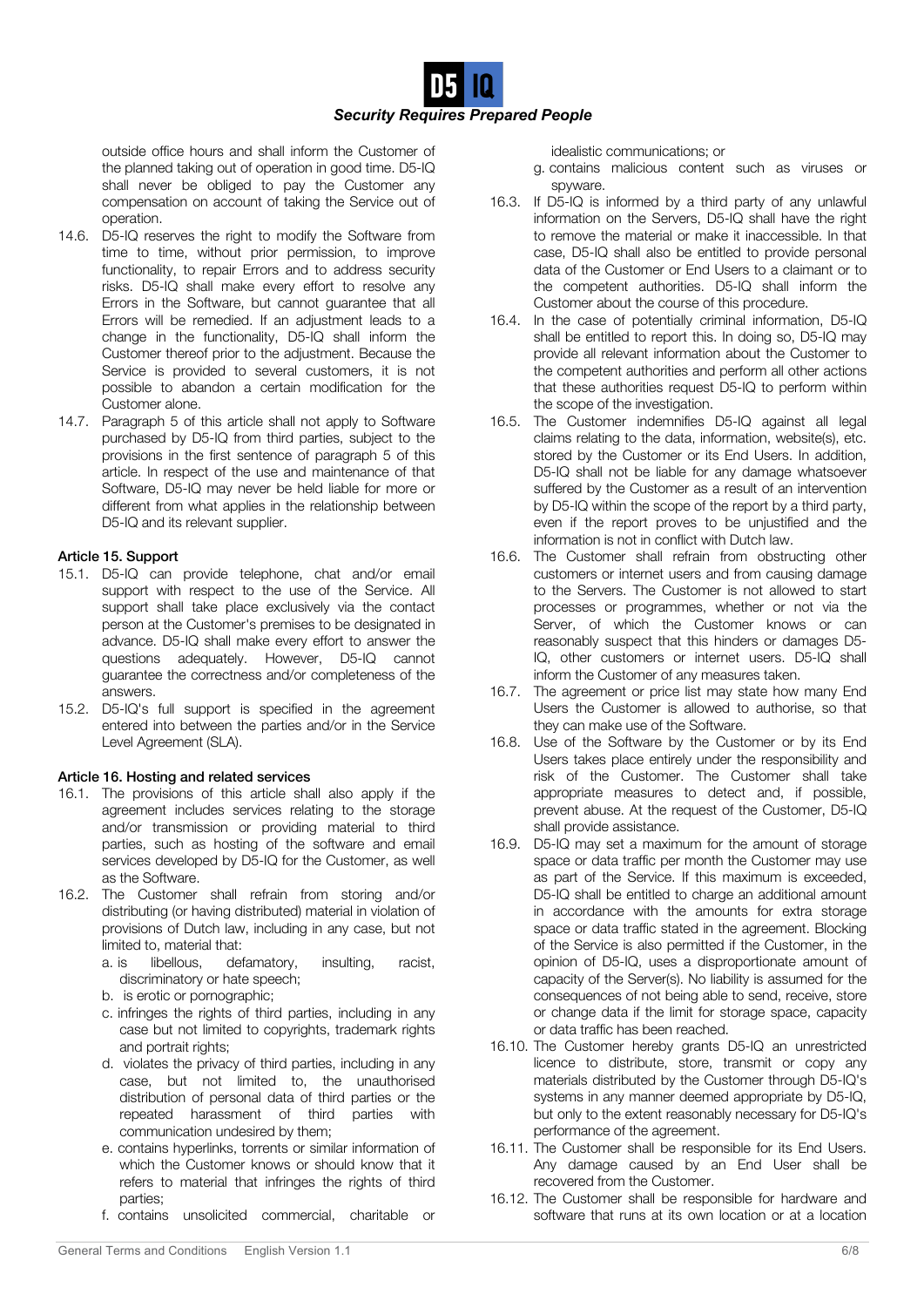

beyond the control of D5-IQ. D5-IQ does not give any guarantee in this respect.

- 16.13. In addition to the obligations under the law, damage caused by incompetence or failure of the Customer to act in accordance with the above points shall be at the expense of the Customer.
- 16.14. If in the opinion of D5-IQ the Customer poses a danger to the functioning of the Server(s) or the network of D5- IQ or third parties, in particular due to excessive retrieval or transmission of data, D5-IQ shall have the right to take all measures it reasonably deems necessary to avert or prevent this danger.

### Article 17. Liability

- 17.1. If a party fails to fulfil any of its obligations under the agreement, the other party shall give the defaulting party proper notice of default in writing and as detailed as possible by means of which a reasonable period is afforded to remedy the failure, with the exception of the provisions of paragraph 4 of this article. The notice of default must contain the most complete and detailed description possible of the failure, allowing the party concerned to respond adequately.
- 17.2. D5-IQ's liability for damage suffered by the Customer, irrespective of the basis thereof, shall be limited to compensation for direct damage, with a maximum equal to the amount of the price stipulated in the agreement (excl. VAT). If the agreement has a term of more than one year, the fee stipulated for the agreement shall be set at the total of the fees (excluding VAT) stipulated for one year. Under no circumstances, however, shall the total compensation for direct damage exceed 50,000 euros (excluding VAT). Any right to compensation is conditional upon the Customer notifying D5-IQ in writing as soon as possible after the damage has occurred. Any claim for compensation against D5-IQ shall lapse by the mere expiry of twelve (12) months after the claim has arisen, unless the Customer has brought an action for compensation for the damage before the expiry of that period.
- 17.3. Direct damage is understood to mean exclusively:
	- a. the costs incurred by the Customer to keep its old system(s) and related facilities operational for longer as a result of D5-IQ's failure to perform on a binding date, less any savings as a result of the delayed performance;
	- b. reasonable costs, incurred to determine the cause and the extent of the damage, insofar as ascertaining is related to direct damage within the meaning of this article;
	- c. reasonable costs incurred to prevent or limit the damage where the Customer demonstrates that these costs have resulted in limitation of direct damage within the meaning of this article.
- 17.4. The liability of D5-IQ for indirect or consequential damage is excluded. Examples include loss of profit, lost savings, loss of goodwill, malfunctioning of third party materials or software or business interruption, even if D5-IQ is aware (of the possibility) that damage can or will occur. D5-IQ shall never be required to repair mutilated or lost data.
- 17.5. With due observance of the provisions on intellectual property rights, the Customer indemnifies D5-IQ

against all claims by third parties, for whatever reason, in respect of compensation for damage, costs or interest in connection with the agreement.

17.6. The exclusions and limitations of liability of D5-IQ as described in paragraphs 2 to 5 of this article shall lapse if and to the extent that the damage in question is caused by intent or wilful recklessness on the part of D5-IQ or its employees.

### Article 18. Force Majeure

- 18.1. A party shall not be bound to fulfil any obligation, if it is prevented to do so as a result of force majeure.
- 18.2. In these general terms and conditions, force majeure, in addition to the meaning in the law and case law, shall mean all external causes, foreseen or unforeseen, that D5-IQ cannot exercise (decisive) control over, as a result of which D5-IQ is unable to comply with its obligations. This includes strikes by third parties. Force majeure shall also be understood to mean a nonattributable shortcoming on the part of third parties or suppliers engaged, all this with the exception of obligations to payment of money. D5-IQ shall also be entitled to invoke force majeure if the circumstance preventing performance or further performance arises after D5-IQ should have performed its obligations.
- 18.3. If a party is affected by a situation of force majeure, the party concerned shall notify the other party as soon as possible. The parties shall try to find a reasonable solution by mutual consultation.
- 18.4. As soon as it becomes clear that the force majeure situation will last for longer than sixty (60) days, the other party shall have the right to terminate this agreement in writing without being liable for damages. In that case, any performances already carried out shall be settled proportionally.

# Article 19. Transfer

- 19.1. D5-IQ shall be entitled to transfer rights and obligations under the agreement to third parties and shall inform the Customer thereof. If the transfer of obligations to a third party is reasonably unacceptable to the Customer, the Customer shall be entitled to terminate the agreement within 5 (five) days of receipt of the said notification.
- 19.2. The Customer shall only have the right to transfer the rights and obligations the Customer has based on the agreement to a third party after written permission from D5-IQ.

# Article 20. Other provisions

- 20.1. D5-IQ may engage third parties in the performance of the agreement. The Customer shall have the right to object to this and/or to request additional information from D5-IQ.
- 20.2. All headings and inscriptions in these general terms and conditions are used for clarification purposes only and do not serve to explain or interpret the relevant provisions.
- 20.3. If a provision in these general terms and conditions stipulates that a notification must be made "in writing", this shall also have been complied with if the notification is made by email, provided it is sufficiently established that the message actually originated from the purported sender and that the integrity of the